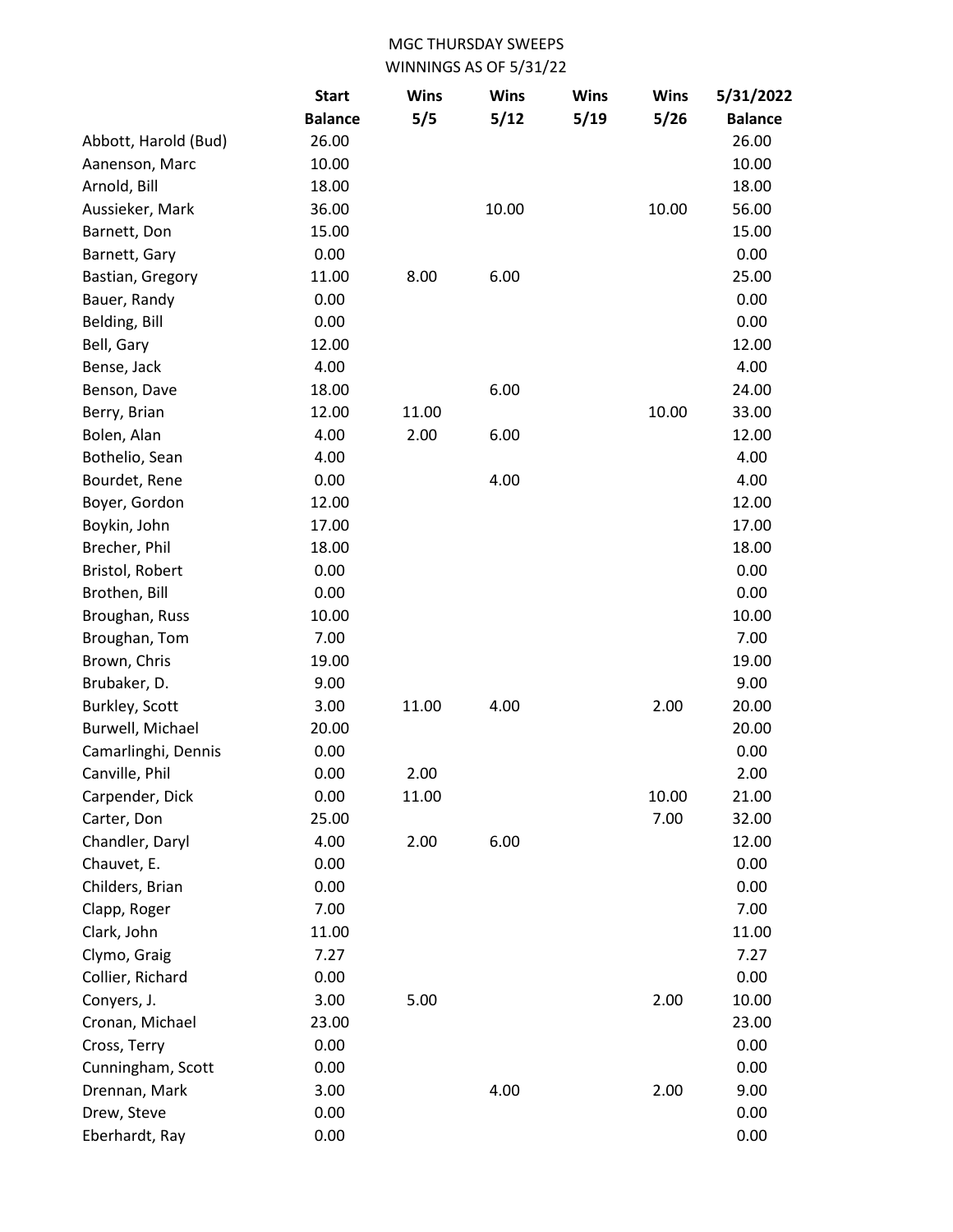|                         | <b>Start</b>   | <b>Wins</b> | <b>Wins</b> | <b>Wins</b> | <b>Wins</b> | 5/31/2022      |
|-------------------------|----------------|-------------|-------------|-------------|-------------|----------------|
|                         | <b>Balance</b> | 5/5         | 5/12        | 5/19        | 5/26        | <b>Balance</b> |
| Eberhardt, Terry        | 17.00          |             |             |             |             | 17.00          |
| Edwards, James H.       | 12.00          |             |             |             |             | 12.00          |
| Edwards, James M.       | 8.00           |             |             |             |             | 8.00           |
| Edwards, Tom            | 0.00           |             |             |             |             | 0.00           |
| Ehler, Bill             | 0.00           |             |             |             |             | 0.00           |
| Ertola, Michael         | 4.00           |             |             |             |             | 4.00           |
| Fahlstrom, Jay          | 7.00           |             |             |             |             | 7.00           |
| farnham, Jason          | 0.00           |             |             |             |             | 0.00           |
| Farnham, Jack           | 0.00           |             |             |             |             | 0.00           |
| Foster, Brian           | 0.00           |             |             |             |             | 0.00           |
| Fowler, Rick            | 12.00          |             |             |             |             | 12.00          |
| Franklin, Darin         | 0.00           |             |             |             |             | 0.00           |
| Fraticelli, Steve       | 9.00           |             |             |             |             | 9.00           |
| Friedberg, Fred         | 0.00           |             |             |             |             | 0.00           |
| Gibson, Mark            | 0.00           |             |             |             |             | 0.00           |
| Goette, John            | 3.00           |             | 10.00       | 10.00       | 10.00       | 33.00          |
| Goldsberry, Richard     | 10.00          |             |             |             |             | 10.00          |
| Gorman, Brian           | 18.00          |             |             |             |             | 18.00          |
| Graham, Patrick         | 4.00           | 2.00        | 6.00        |             |             | 12.00          |
| Grant, Rocky            | 0.00           |             |             |             |             | 0.00           |
| Gregerson, Rich         | 20.00          | 8.00        | 6.00        |             |             | 34.00          |
| Grider, Steve           | 12.83          |             |             |             |             | 12.83          |
| Gunn, J.                | 0.00           |             |             |             | 4.00        | 4.00           |
| Hansen, Mike            | 0.00           | 2.00        |             |             |             | 2.00           |
| Hare, Doug              | 3.00           | 11.00       | 4.00        | 24.00       | 2.00        | 44.00          |
| Harris, Ronald          | 0.00           |             |             |             |             | 0.00           |
| Harrison, Dave          | 14.00          |             |             |             |             | 14.00          |
| Hatch, Brayden          | 0.00           |             |             |             |             | 0.00           |
| Hay, Jim                | 0.00           | 11.00       |             |             |             | 11.00          |
| Heapy, Dennis           | 11.00          |             |             |             |             | 11.00          |
| Hearity, Jim            | 0.00           |             |             | 10.00       |             | 10.00          |
| Heaton, Duane           | 7.00           |             |             |             |             | 7.00           |
| Henderson, Joesph (Dan) | 4.00           |             |             |             |             | 4.00           |
| Heuseveldt, Merv        | 0.00           |             |             |             |             | 0.00           |
| Hibbs, Rich             | 0.00           |             |             |             |             | 0.00           |
| Hill, Harry (Norm)      | 0.00           |             |             |             |             | 0.00           |
| Hitchcock, Steve        | 36.00          |             |             |             |             | 36.00          |
| Hoheisel, Mike          | 9.00           |             |             |             |             | 9.00           |
| Holub, Dave             | 5.01           |             |             |             |             | 5.01           |
| Honey, George           | 0.00           |             |             |             |             | 0.00           |
| Honsberger, Bill        | 0.00           |             |             |             |             | 0.00           |
| Hutchinson, Rick        | 0.00           |             |             |             |             | 0.00           |
| Jackson, Terrel         | 7.00           |             |             |             |             | 7.00           |
| Jacobson, K.            | 0.00           |             |             |             |             | 0.00           |
| Jacobson, Robert        | 0.00           |             |             |             |             | 0.00           |
|                         |                |             |             |             |             |                |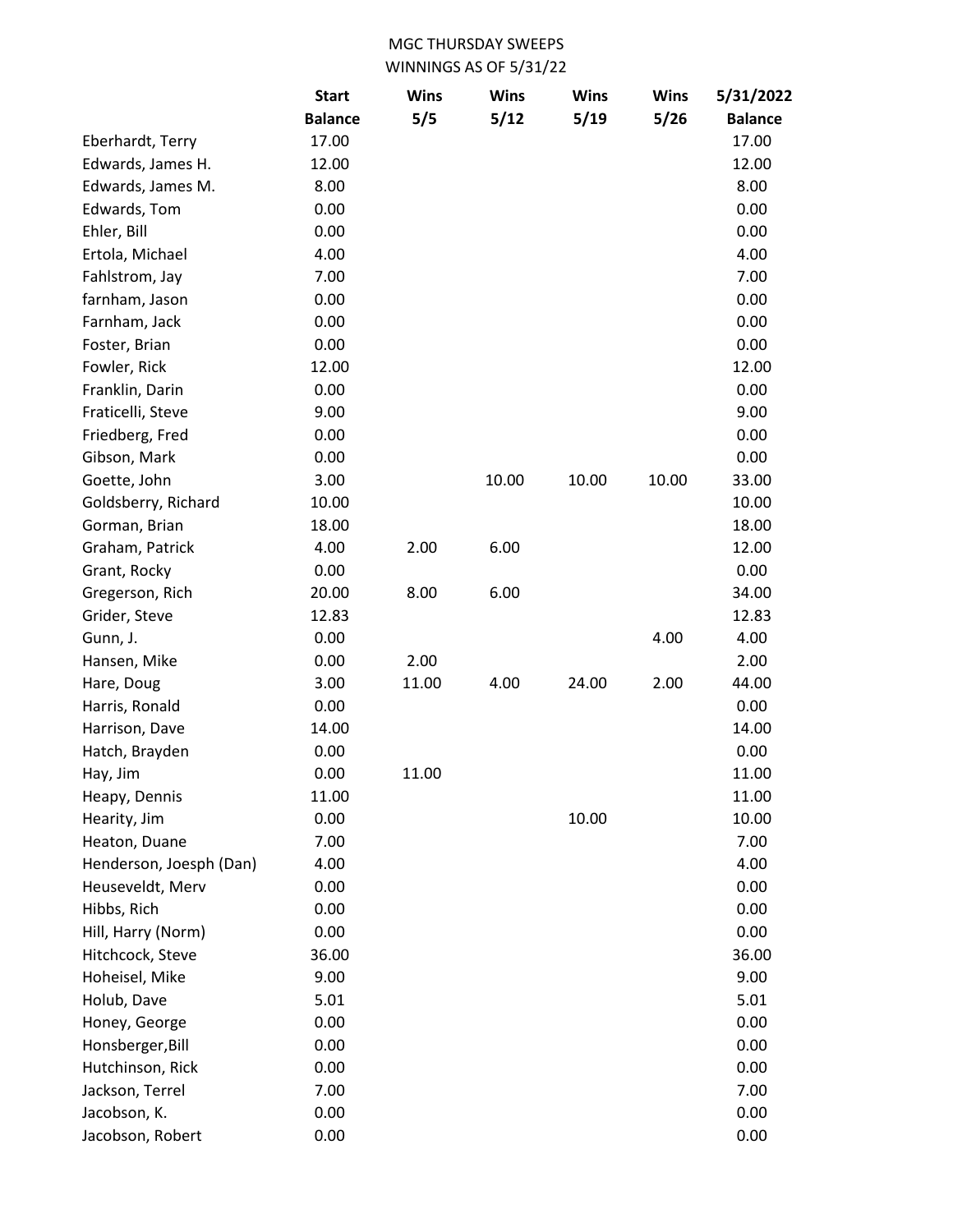|                          | <b>Start</b>   | <b>Wins</b> | <b>Wins</b> | <b>Wins</b> | <b>Wins</b> | 5/31/2022      |
|--------------------------|----------------|-------------|-------------|-------------|-------------|----------------|
|                          | <b>Balance</b> | 5/5         | 5/12        | 5/19        | 5/26        | <b>Balance</b> |
| Jenkins, Don             | 0.00           |             |             |             |             | 0.00           |
| Karnezis, Ivan           | 14.00          |             |             |             |             | 14.00          |
| Kephart, Dave            | 0.00           |             |             |             |             | 0.00           |
| Klekowski, Walter        | 0.00           |             |             |             | 7.00        | 7.00           |
| Kirk, Rob                | 3.00           |             |             | 10.00       |             | 13.00          |
| Kompolt, Steve           | 48.00          |             | 10.00       |             | 10.00       | 68.00          |
| Krutiak, R               | 0.00           |             |             |             |             | 0.00           |
| Kuhn, Doug               | 0.00           | 8.00        |             |             | 4.00        | 12.00          |
| Laird, Lynden            | 0.00           |             |             |             |             | 0.00           |
| Langseth, Lanole (Jerry) | 1.62           |             |             |             |             | 1.62           |
| Lanza, Allen             | 11.00          |             | 10.00       |             |             | 21.00          |
| Lanza, Larry             | 33.00          |             | 10.00       |             |             | 43.00          |
| Larkin, Chris            | 0.00           |             |             |             |             | 0.00           |
| Laughlin, Michael        | 16.00          |             |             |             |             | 16.00          |
| Law, Tom                 | 12.00          |             |             |             |             | 12.00          |
| Leis, James              | 0.00           |             |             |             |             | 0.00           |
| Lent, Harry              | 21.00          |             |             |             |             | 21.00          |
| Leslie, Bryan            | 13.00          |             |             |             |             | 13.00          |
| Lewis, Brian             | 2.00           |             |             |             |             | 2.00           |
| Liberatore, Joe          | 0.00           |             |             |             |             | 0.00           |
| Loranger, Marc           | 10.00          |             |             |             |             | 10.00          |
| Lozano, Juan             | 9.00           |             |             |             |             | 9.00           |
| Lindsey, Larry           | 0.00           |             |             |             |             | 0.00           |
| MacWilliams, Jim         | 0.00           | 8.00        | 6.00        |             |             | 14.00          |
| Mann, Gordon             | 0.00           |             |             |             |             | 0.00           |
| Mascari, Frank           | 0.00           |             |             | 10.00       |             | 10.00          |
| McCollom, Perry          | 32.00          | 5.00        |             |             | 2.00        | 39.00          |
| McLean, Scott            | 12.00          |             |             |             |             | 12.00          |
| McMullen, Gary           | 0.86           |             |             |             |             | 0.86           |
| Mercer, Chuck            | 0.00           |             |             |             |             | 0.00           |
| Meyer, Jim E.            | 18.00          |             |             |             |             | 18.00          |
| Meyer, Kenneth           | 0.00           |             |             |             |             | 0.00           |
| Michalak, Steve          | 0.00           |             |             |             |             | 0.00           |
| Mickleburgh, Barry       | 9.00           |             |             |             |             | 9.00           |
| Minners, Kory            | 9.00           |             |             |             |             | 9.00           |
| Moore, Mark              | 25.00          |             |             |             |             | 25.00          |
| Mona, Frank              | 13.00          |             |             |             |             | 13.00          |
| Montomery, Danial        | 9.00           | 2.00        |             | 10.00       | 7.00        | 28.00          |
| Moran, Ben               | 0.00           |             |             |             |             | 0.00           |
| Mitrick, Pat             | 0.00           |             |             |             |             | 0.00           |
| Morrill, Jim             | 23.00          |             |             |             |             | 23.00          |
| Mortensen, Martin        | 22.00          |             |             |             |             | 22.00          |
| Morin, Santiago          | 2.00           |             |             |             |             | 2.00           |
| Mullen, Charlie          | 9.00           |             |             |             |             | 9.00           |
| Mullins, Jim             | 11.00          |             |             |             |             | 11.00          |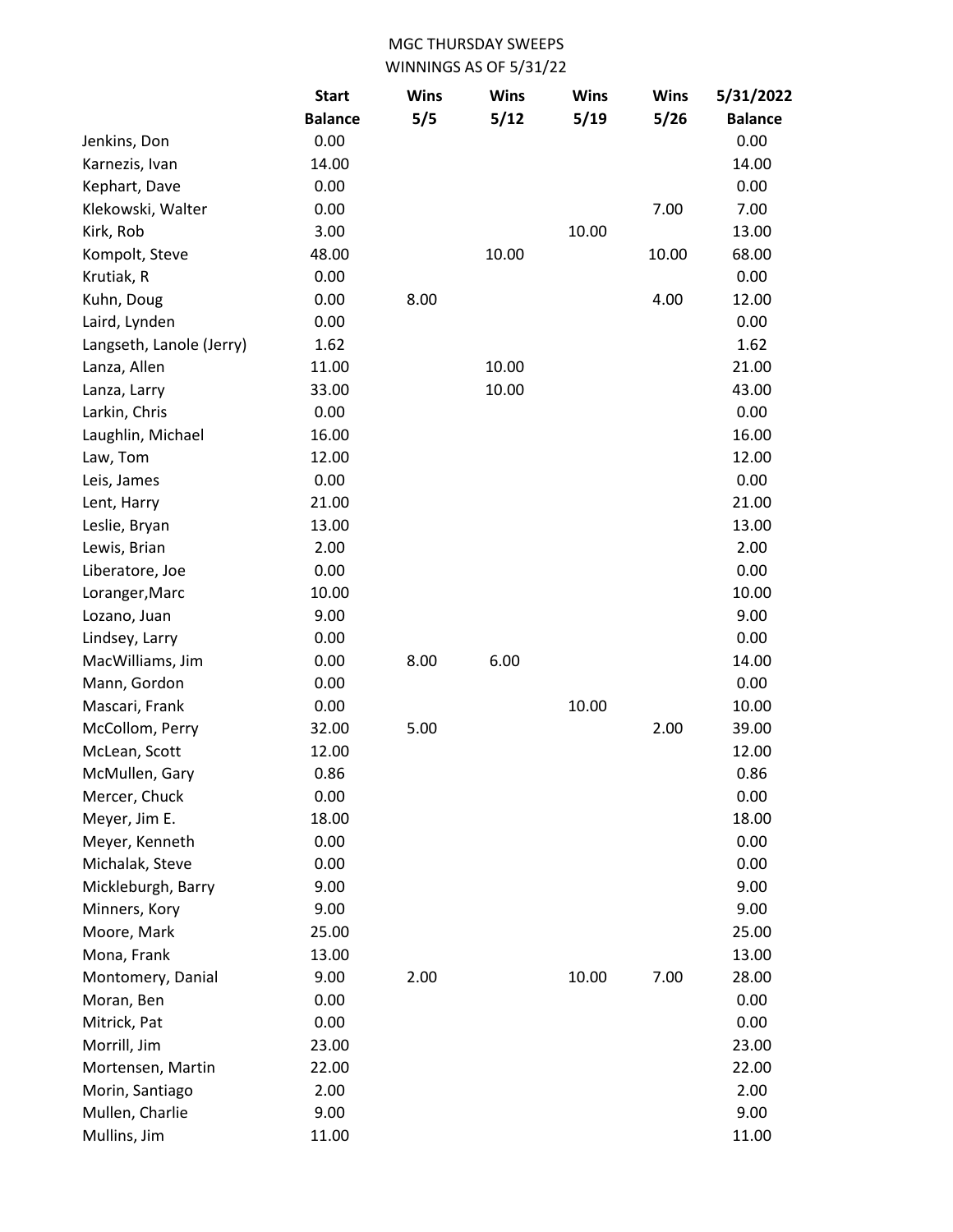|                   | <b>Start</b>   | <b>Wins</b> | <b>Wins</b> | <b>Wins</b> | <b>Wins</b> | 5/31/2022      |
|-------------------|----------------|-------------|-------------|-------------|-------------|----------------|
|                   | <b>Balance</b> | 5/5         | 5/12        | 5/19        | 5/26        | <b>Balance</b> |
| Muser, Jeff       | 9.00           | 5.00        |             |             |             | 14.00          |
| Nachtigal, Jim    | 0.00           |             |             |             |             | 0.00           |
| Nilmeier, Gary    | 7.49           |             |             |             |             | 7.49           |
| Nole, Frank       | 0.00           |             |             |             |             | 0.00           |
| Nunez, J          | 4.00           | 2.00        |             |             |             | 6.00           |
| Nyhan, Bart       | 0.00           |             | 4.00        | 24.00       |             | 28.00          |
| O Donnell, Dennis | 9.00           |             |             |             |             | 9.00           |
| Owen, Mark        | 0.00           |             |             |             |             | 0.00           |
| Paige, Daniel     | 0.00           |             |             |             | 7.00        | 7.00           |
| Parkhurst, Jim    | 5.00           |             |             |             |             | 5.00           |
| Parks, Harlan S.  | 0.00           |             |             |             |             | 0.00           |
| Patino, Art       | 0.00           |             |             |             |             | 0.00           |
| Peck, Carl        | 0.00           |             |             |             |             | 0.00           |
| Pena, Eddie       | 16.00          |             |             |             |             | 16.00          |
| Pennington, Lynn  | 21.00          |             | 10.00       |             |             | 31.00          |
| Phillips, Clarke  | 0.00           |             |             |             |             | 0.00           |
| Pio, Robert       | 0.00           |             |             |             |             | 0.00           |
| Plumley, Jim      | 0.00           |             |             |             |             | 0.00           |
| Polisso, Chuck    | 9.00           | 2.00        |             | 24.00       | 7.00        | 42.00          |
| Potter, Chuck     | 24.00          | 8.00        |             |             |             | 32.00          |
| Potter, Robin     | 0.00           |             |             |             |             | 0.00           |
| Powell, Ed        | 12.00          |             |             |             |             | 12.00          |
| Preble, Kenneth   | 0.00           |             |             |             |             | 0.00           |
| Pugh, Barney      | 0.00           |             |             |             |             | 0.00           |
| Raether, Lloyd    | 0.00           |             |             |             |             | 0.00           |
| Rahn, Martin      | 12.00          | 11.00       |             |             | 10.00       | 33.00          |
| Randazzo, Mark    | 0.00           | 8.00        |             | 10.00       |             | 18.00          |
| Rarick, Bruce     | 11.00          |             |             | 24.00       |             | 35.00          |
| Reeder, Robert    | 3.59           |             |             |             |             | 3.59           |
| Reynolds, Steve   | 0.00           |             |             |             |             | 0.00           |
| Rhodes, Steve     | 3.00           |             |             |             |             | 3.00           |
| Rhorer, Van       | 0.00           |             |             |             |             | 0.00           |
| Risso, Mark       | 12.00          | 11.00       | 4.00        |             | 2.00        | 29.00          |
| Rivas, Iggy       | 21.00          |             |             |             |             | 21.00          |
| Roberts, Dwight   | 0.00           |             |             |             |             | 0.00           |
| Robinson, Jim     | 0.00           |             |             |             |             | 0.00           |
| Rolin, Sam        | 0.00           |             |             |             |             | 0.00           |
| Rooney, Todd      | 22.00          |             |             |             |             | 22.00          |
| Rosseau, David    | 0.00           |             |             |             |             | 0.00           |
| Runne, Robert     | 0.00           |             |             |             |             | 0.00           |
| Runte, Kennen     | 0.00           |             |             |             |             | 9.00           |
| Runte, Scott      | 9.00           |             |             |             |             | 9.00           |
| Sawyer, Bob       | 9.00           | 11.00       |             |             |             | 20.00          |
| Schlicher, John   | 0.00           |             |             |             |             | 0.00           |
| Schulte, Fredrick | 0.00           |             |             |             |             | 0.00           |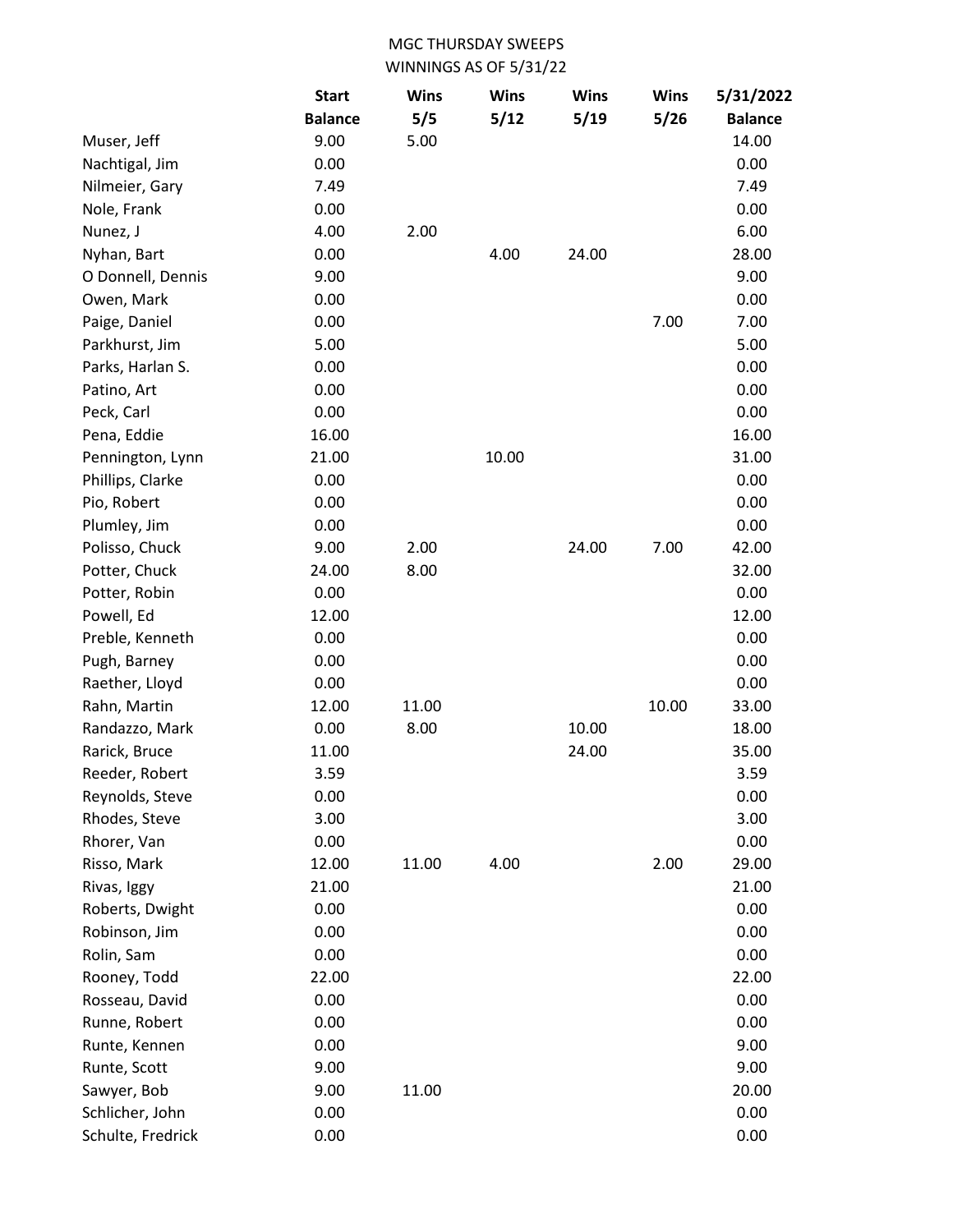|                     | <b>Start</b>   | <b>Wins</b> | <b>Wins</b> | <b>Wins</b> | <b>Wins</b> | 5/31/2022      |
|---------------------|----------------|-------------|-------------|-------------|-------------|----------------|
|                     | <b>Balance</b> | 5/5         | 5/12        | 5/19        | 5/26        | <b>Balance</b> |
| Schultz, Kevin      | 0.00           |             |             |             | 7.00        | 7.00           |
| Scott, Mark         | 0.00           |             |             |             |             | 0.00           |
| Searls, Alan        | 0.00           |             |             |             |             | 0.00           |
| Shelley, Larry      | 4.77           |             |             |             |             | 4.77           |
| Shaw, Pat           | 0.00           |             |             |             |             | 0.00           |
| Shiro, Jim          | 11.00          |             | 10.00       | 10.00       |             | 31.00          |
| Shure, Steve        | 3.00           |             |             |             |             | 3.00           |
| Simpson, Paul       | 0.00           |             |             |             |             | 0.00           |
| Slane, Joe          | 7.00           |             |             |             |             | 7.00           |
| Slettedahl, Jim     | 0.00           |             |             |             |             | 0.00           |
| Smith, (Ted) Edward | 0.00           |             |             |             |             | 0.00           |
| Smith, Terry        | 0.00           |             |             |             |             | 0.00           |
| Speelman, Steven    | 0.00           |             |             |             |             | 0.00           |
| Stempel, Mark       | 22.00          | 5.00        |             |             | 2.00        | 29.00          |
| Stevens, D.         | 0.00           |             |             |             |             | 0.00           |
| Stolz, Rick         | 0.00           |             |             |             |             | 0.00           |
| Sunblum, Leif       | 0.00           |             |             |             |             | 0.00           |
| Sutter, Steve       | 11.00          |             |             |             |             | 11.00          |
| Sutton, Terrence    | 0.00           |             | 4.00        |             | 7.00        | 11.00          |
| Swanberg, Alan      | 13.00          |             |             |             |             | 13.00          |
| Swider, Robert      | 0.00           |             | 4.00        |             | 7.00        | 11.00          |
| Topppenberg, Chris  | 13.00          |             |             |             |             | 13.00          |
| Tozer, Eddie        | 0.00           |             |             |             |             | 0.00           |
| Triplett, Bryan     | 13.00          |             |             |             |             | 13.00          |
| Tschirhart, Ray     | 24.00          |             |             |             | 4.00        | 28.00          |
| Tudor, Bill         | 0.00           |             |             |             |             | 0.00           |
| Vincent, Rex        | 0.00           |             |             |             |             | 0.00           |
| Voskes, Peter       | 9.00           |             |             |             |             | 9.00           |
| Walker, Mark        | 9.00           |             |             |             |             | 9.00           |
| Walker, Richard     | 24.00          |             |             |             |             | 24.00          |
| Walsh, James        | 7.00           |             |             |             |             | 7.00           |
| Ward, Dew           | 21.00          |             |             |             |             | 21.00          |
| Warnecke, Fred      | 0.00           |             |             |             |             | 0.00           |
| Wentker, Jaymae     | 13.00          | 8.00        |             |             |             | 21.00          |
| Whitcomb, Rick      | 12.00          |             |             |             |             | 12.00          |
| Wildy, Paul         | 0.00           |             |             |             |             | 0.00           |
| Wilkinson, Jim      | 0.00           |             |             |             |             | 0.00           |
| Willhite, Gary      | 15.00          |             |             |             |             | 15.00          |
| Williams, Andy      | 20.00          |             |             |             | 10.00       | 30.00          |
| Williams, Robert    | 0.00           |             |             | 10.00       | 10.00       | 20.00          |
| Williamson, Jack    | 0.00           |             |             |             |             | 0.00           |
| Wolf, Jim           | 0.00           |             |             |             |             | 0.00           |
| Wolyn, R.           | 0.00           | 8.00        |             |             | 4.00        | 12.00          |
| Wright, Tom         | 0.00           |             |             |             |             | 0.00           |
| Wuelfing, Mark      | 4.50           |             |             |             |             | 4.50           |